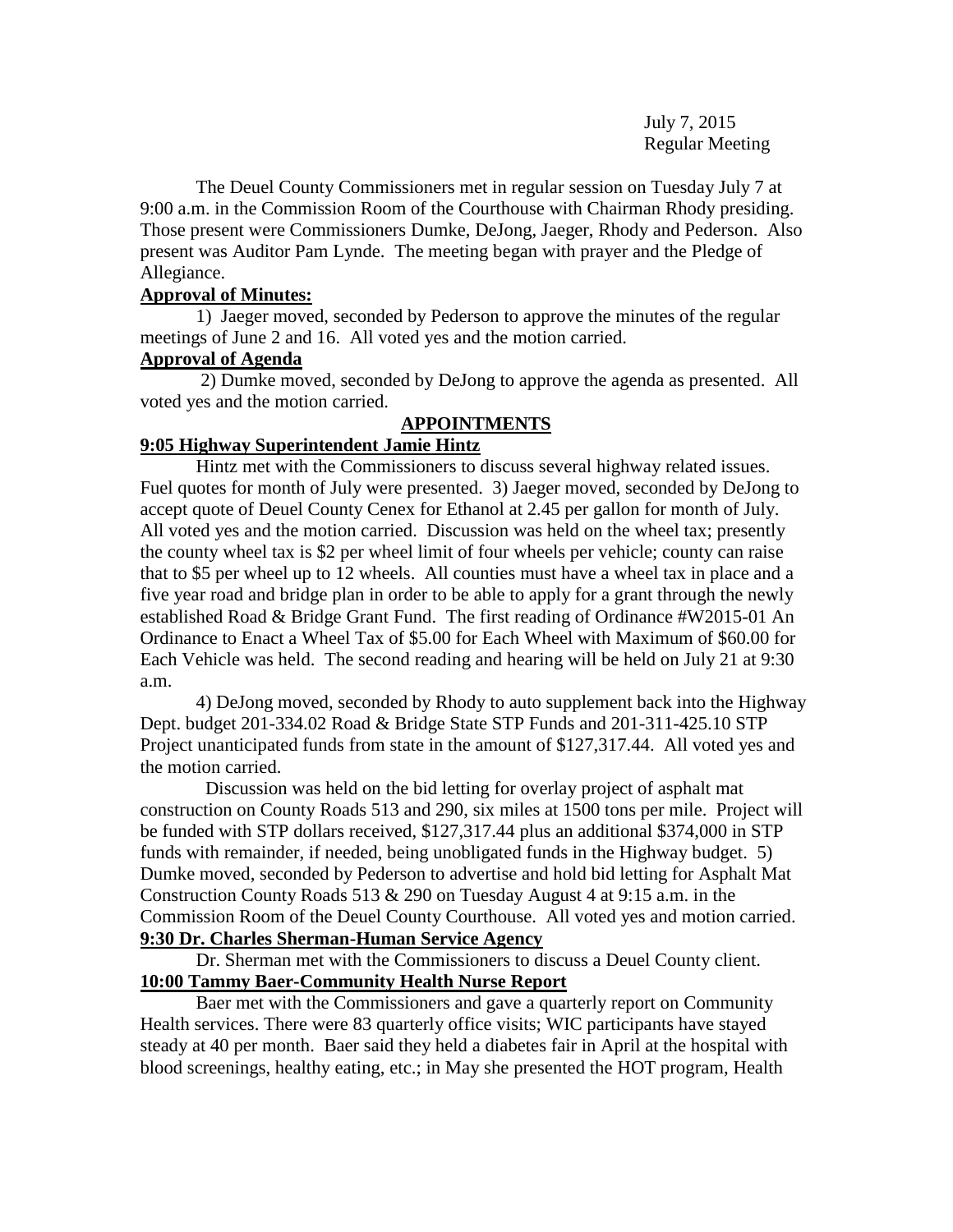Occupations for Today and Tomorrow to Deuel School students; back to school fair will be held August. 11.

## **10:30 Joan Sacrison/Dan Sievers/Rory Olerud Deuel Area Development Inc.**

Sacrison, Sievers and Olerud gave an overview of the activities of Deuel Area Development Inc. for 2015 and requested funding in the amount of \$15,000 for DADi and \$8,000 for project development. They stated that DADi funds are used to help with projects throughout the county. Joan said she had done new business assistance and existing business contacts; she said they have many hits on their website. She also talked about personal contact with external resources; Clear Lake Courier, Dakotafire Magazine, Banner Associates. Olerud and Sievers presented a chart of tax levies that showed how increased housing and industry value drives the tax base. They talked about the Wildlife Estates housing project in Clear Lake; curb, gutter, water/sewer will be installed; twin homes are a possibility to be built; they hope to sell a minimum of one lot per year so the debt service of the project costs can be taken care of. They presented a tax revenue generation report illustrating how the addition of the Wildlife Estates could increase the tax base for the city, county and school district. They concluded by saying there is a need to invest in the future of Deuel County, a need to continue to support DADi.

# **10:45 Cory Borg Emergency Management Director**

Borg met with the Commissioners and said he has not received any word on state grant for vests and cameras and these applications probably wouldn't be looked at until Sept. He said there is a possibility of obtaining used surplus cameras and light bars from the highway patrol. Deuel County was awarded a grant from the SD Office of EM to update the county's PDM Plan in the amount of \$13,125 and county's share being \$4,375. Total project cost being \$17,500 with First District Association of Local Gov't preparing the PDM plan.

## **11:00 Deuel County Conservation District-Maria Broksieck and LeRoy Stohr**

Broksieck and Stohr met with the Commissioners with Broksieck giving an overview of the Conservation Dist. activities and the proposed budget for 2016. She requested funding for 2016 budget in the amount of \$12,000. She said the tree planting service was up in 2015 to 48 acres and is hopeful with outreach acres it will stay at this level. Broksieck said that most trees being planted are on a cost share basis with the CRP program.

## **11:15 Director of Equalization Donna Rhody**

Director of Equalization Donna Rhody met with the Commissioners and requested part time help in her office. She recommended that April Templin be transferred to the part time position in the Director's Office and remain part time in the Register of Deeds office working 8 hours a day, total of 40 hour week between the two offices. 6) DeJong moved, seconded by Jaeger to transfer April Templin to part time position in the Director of Equalization Office and part time in the Register of Deeds Office creating a full time position between the two offices at 11.50 per hour, 40 hours per week, with benefits as of August 3 with six month probationary period. All voted yes and the motion carried.

## **11:30 Norden Township Board-Lake Cochrane**

Norden Township met with the Commissioners to discuss a road at Lake Cochrane. They have never maintained the portion of property that was supposedly vacated; this is concerning a township roadway that begins at Lake Cochrane's Shady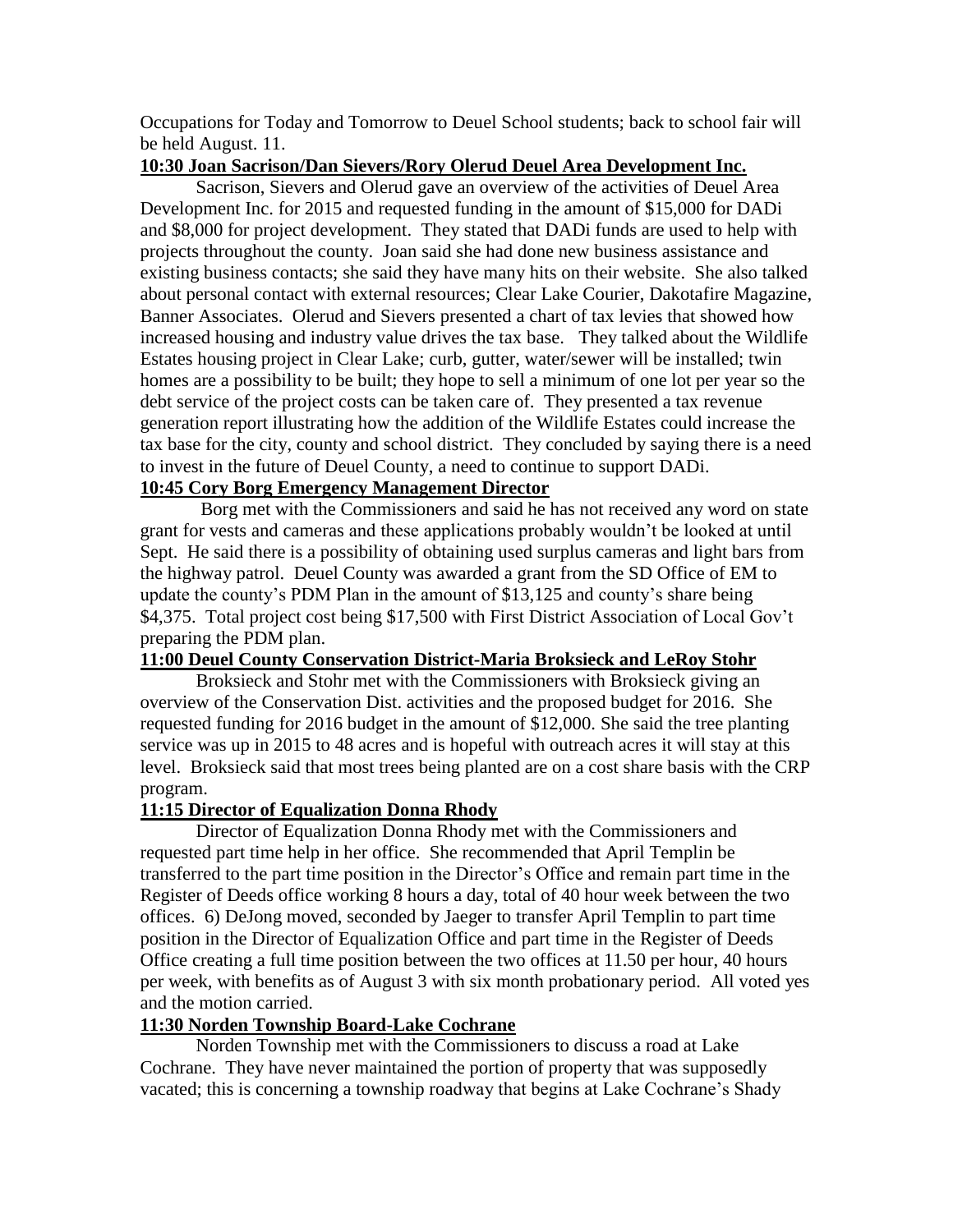Beach Addition lot 45 and continues north and east until it connects with county road #516, about one fourth mile long. It is called Lakeview Lane. Road in question they, the township, thought was vacated. Because there are several items that are not clear about the letter to Norden Township from property owners, State's Attorney Knight will respond back to owners who wrote the letter.

## **11:45 State's Attorney Knight**

Knight met with the Commissioners to discuss several items.

## **12:00 Deputy Sheriff Pete Eng**

Eng met with the Commissioners about a tax deed property in the town of Gary located at Lot 2 Blk 2 Harris 1<sup>st</sup> Addition. Commissioners will look at the property and decide what should be done with it at the next meeting.

# **NEW BUSINESS**

### **Approve Cash Balance Sheet**

7) Dumke moved, seconded by Pederson to approve the cash balance sheet for the month of June. All voted yes and the motion carried.

# **DEUEL COUNTY AUDITOR'S ACCOUNT WITH TREASURER**

| END OF MONTH CASH BALANCE                |              |                                             |               | <b>June 2015</b>     |
|------------------------------------------|--------------|---------------------------------------------|---------------|----------------------|
| <b>CASH TOTAL</b>                        |              |                                             | \$            | 2,828.17             |
| <b>CHECKS TOTAL</b>                      |              |                                             | $\mathbb{S}$  | 41,803.97            |
| <b>CASH ITEM</b>                         |              |                                             | $\mathcal{S}$ | $\mathbf{0}$         |
| <b>CASH CHANGE SHERIFF</b>               |              |                                             | $\mathcal{S}$ | 50.00                |
| TOTAL CASH ASSETS ON HAND                | \$           | 44,682.41                                   |               |                      |
| <b>CHECKING ACCOUNT BALANCE</b>          |              | \$ 504,244.25                               |               |                      |
| MM DNB NATIONAL BANK                     | $\mathbb{S}$ | 4,053.22                                    |               |                      |
| PREMIUM MM FIRST BANK & TRUST OF TORONTO |              | \$4,342,225.69                              |               |                      |
|                                          |              |                                             | \$            |                      |
| <b>CREDIT</b><br><b>CARDS</b><br>CD'S    | \$250,000    | <b>DNB</b><br><b>FIRST BANK &amp; TRUST</b> | \$<br>\$      | 342.40<br>250,000.00 |
| REVOLVING LOAN                           |              |                                             | \$            | 79,511.59            |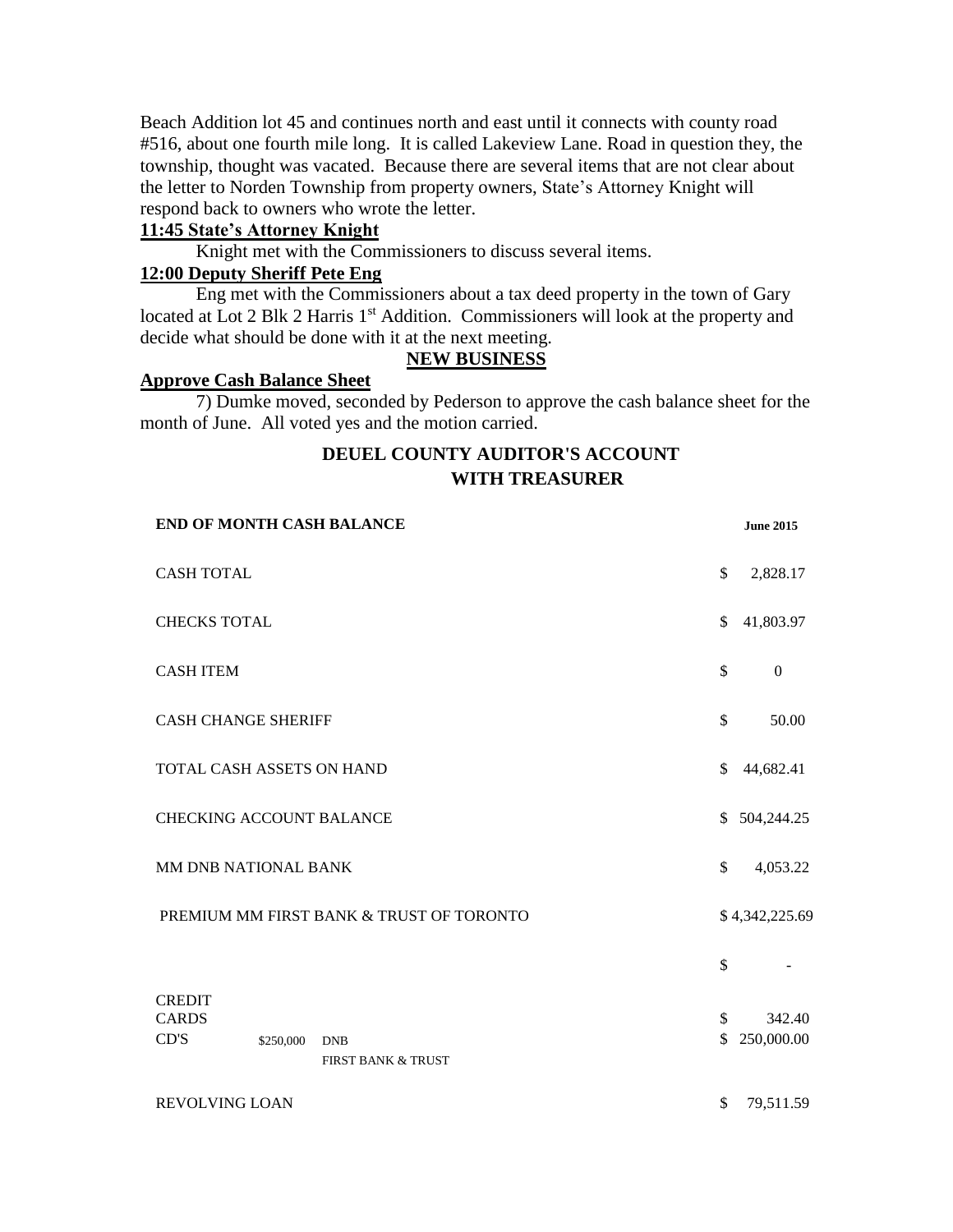| \$5,225,059.56 |
|----------------|
|----------------|

#### **GRAND TOTAL CASH ASSETS \$ 5,225,059.56**

| <b>GL CASH BALANCE BY FUNDS:</b> |              |            |             |  |                |
|----------------------------------|--------------|------------|-------------|--|----------------|
| <b>GENERAL</b>                   |              |            |             |  | \$2,198,399.17 |
| <b>SP REVENUE FUNDS</b>          |              |            |             |  | \$2,576,475.63 |
| <b>TRUST &amp; AGENCY FUNDS</b>  |              |            |             |  | 450.184.76     |
| townships                        | \$48,492.30  | Cities     | \$24,774.13 |  |                |
| schools                          | \$164,657.74 | rural fire | \$311.86    |  |                |

## **TOTAL GENERAL LEDGER CASH \$ 5,225,059.56 Travel, Personnel, Resolution 1st District, County Sight Analysis Program meeting with Landowners, Boiler Ins., Surplus Items, Courthouse Grounds Landscaping**

8) Dumke moved, seconded by Pederson to approve travel request of officials to attend software users meeting in Pierre. All voted yes and the motion carried.

 9) Jaeger moved, seconded by Rhody to approve hiring of Jeremy Steffensen as part time deputy sheriff during the rodeo at 17.00 per hour and wage for part time 4- H/Extension employee Deb Lessman at 9.00 per hour. All voted yes and the motion carried.

 10) Dumke moved, seconded by DeJong to approve Resolution #15-18 Resolution to Continue Support for the First District Association of Local Governments During Fiscal Year 2016. All voted yes and the motion carried.

# **RESOLUTION TO CONTINUE SUPPORT FOR THE FIRST DISTRICT ASSOCIATION OF LOCAL GOVERNMENTS DURING FISCAL YEAR 2016 RESOLUTION #15-18**

#### **(October 1, 2015-September 30, 2016)**

The Deuel County Board of County Commissioners, having adopted and signed a Joint Cooperative Agreement on the  $11<sup>th</sup>$  day of April, 1972, creating the First Planning and Development District, Model Rural Development Program, do hereby agree to renew their participation in the Joint Cooperative Agreement for Fiscal Year 2015 (October 1, 2015 - September 30, 2016). To support the Joint Cooperative Agreement and the activities of the District staff, the Deuel County Board of County Commissioners will provide \$9834.54 to the First District Association of Local Governments during the aforementioned Fiscal Year 2016 period.

### ADOPTION:

Adopted this 7th day of July, 2015 Steve Rhody, Chairman Deuel County Commission

# ATTEST: Pam L. Lynde Deuel County Auditor

 Discussion was held on the SD Dept. of Ag County Sight Analysis Program and time to have a meeting with identified landowners.

 Discussion was held on boiler insurance premium and addition of employee dishonesty bond. Current premium for boiler coverage is \$2368. Premium quote from SD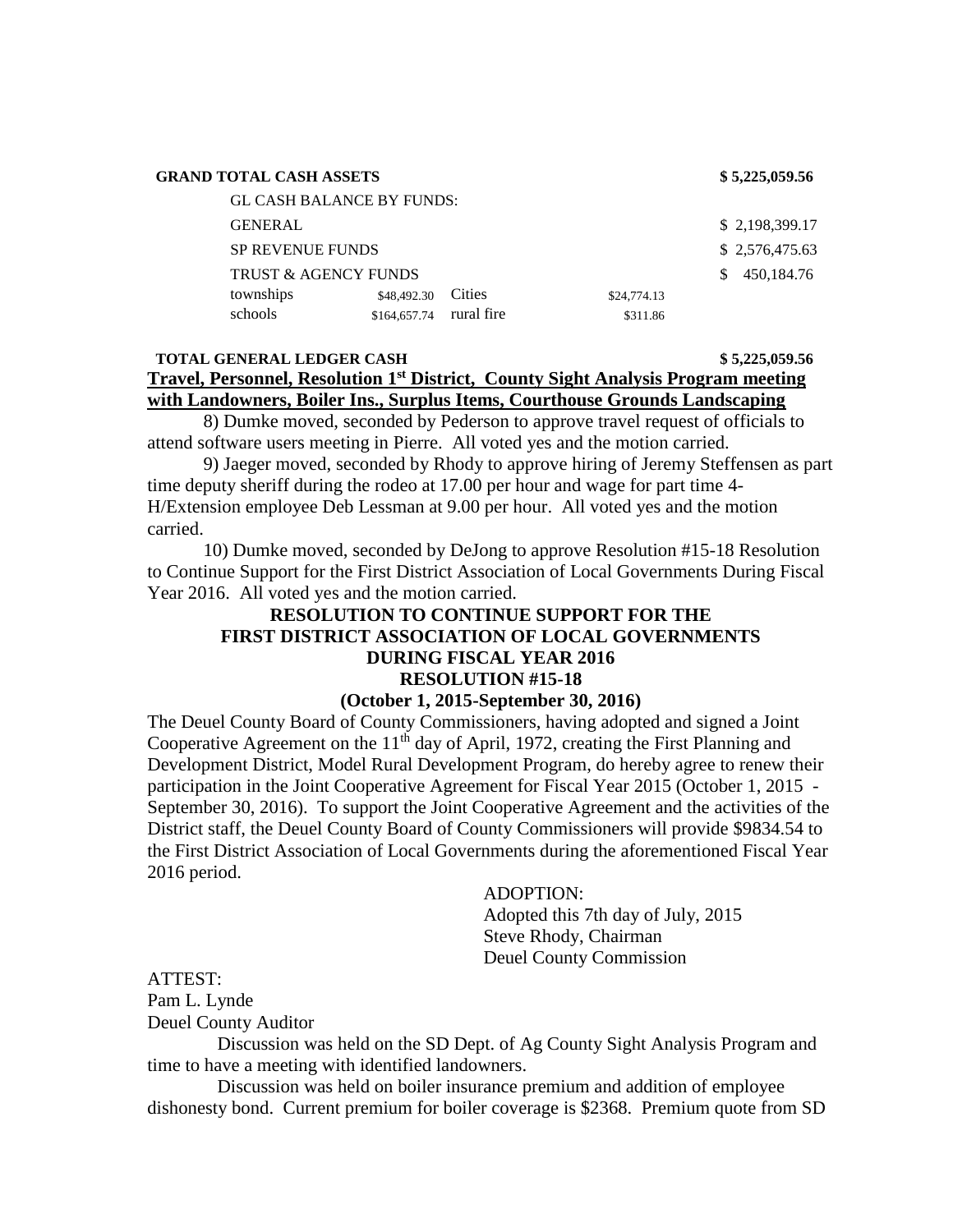Public Assurance Alliance is \$741.00 and \$25 for Enhanced Crime coverage. 11) Dumke moved, seconded by Pederson to approve quote of SD Public Assurance Alliance for Boiler and Machinery coverage with \$500 deductible and Enhanced Crime coverage. All voted yes and the motion carried.

 12) Jaeger moved, seconded by Pederson to declare the following items surplus, no value. All voted yes and the motion carried. HP computer SN: MXL94905TY, Gateway SN: 0032014435, HP SN: 2UB53500MQ, Telecom Industries computer #137125416, Dell SN: 35779498453, Dell DNXJ941.

 Trees and bushes need to be trimmed on the courthouse grounds. It was decided to contact Sodak Gardens for a quote.

## **APPROVAL OF WARRANTS**:

 13) Dumke moved, seconded by Jaeger to approve all warrants as presented and those paid early to avoid service charge. All voted yes and the motion carried. A&B Business Solutions 97.70 Supplies, A-Ox Welding 140.85 Repairs, Allied Electronics 32.94 Supplies, Arrowhead Scientific Inc 137.55 Supplies, Bjerke Sanitation 218.00 Utilities, Black Hills Ammunition 199.50 Supplies, Cory Borg 234.99 EM Radio, Bowes Construction Inc 3172.05 Asphalt, Caitlyn Brandt 40.18 Prof Serv/Travel, Paul Brandt 627.75 Zoning Meetings/Mileage, Brookings Deuel Rural Water 112.30 Utilities, Credit Collections Bureau 36.38 Fees, Chuck's Bike & Lock 18.50 Supplies, Clear Lake Building Center 88.65 Repairs/Supplies, City Of Clear Lake 195.40 Utilities, Clear Lake Courier 616.51 Publications/Supplies, Clubhouse Hotel 132.00 Travel, Codington County Auditor 225.00 Prisoner Care, Cowboy Country Stores 99.01 Gas, Crop Production Services 2025.00 Chemical Supplies, Michael J Dahl 648.84 Zoning Meetings/Travel, Dakota Electronics 50.50 Prof Serv, Dakota Portable Toilets 225.00 Porta Potty Rental, Dakotabilities 360.00 Client Support, Deuel County Cenex 4709.16 Supplies, Deuel County Conservation Dist 2000.00 3rd Qrt Support, Deuel County Motor Supply 115.03 Repairs, Deuel County Pharmacy 3.99 Supplies, DCN Insurance 2724.50 1/2 Ambulance Liab Ins, Jerry Durfee 555.50 Zoning Meetings/Travel, Dust Control 8249.70 Supplies, Dust-Tex 124.46 Mat Rental, Pete Eng 500.00 Ins Deductible 2015, F.J. McLaughlin 50814.01 Hot Mix, Keith Goens 43.88 Meeting/Travel, Dwayne Gorder 40.18 Meeting/Travel, Grabar Voice And Data, Inc 2600.00 Software Licenses, H-D Electric 230.60 Utilities, ICAP 1461.00 Comm Svc Worker, ITC 1920.66 Phone/Internet, Johnson Controls 96.56 Repairs, Dennis Kanengieter 686.58 Zoning Meetings/Travel, Best Western Kelly Inn 510.00 Travel, Layton Manufacturing Co 154.94 Repairs, LexisNexis Matthew Bender 34.44 Book, Lifescapes 120.00 Client Support, Lyle Signs 831.31 Signs, Pam Lynde 66.60 Travel, Craig Magedanz 44.62 Meeting/Travel, Mailfinance 600.18 Postage Machine Rental, Maynard's 32.71 Supplies, McLaughlin & Schulz 981.54 Supplies Cold Mix, McLeod's 235.14 Supplies, Microfilm Imaging Systems 160.00 Scan Equip Rental, Milbank Communications 10236.75 Prof Svc 911 Tower/Lic, Mitch's Carpet Cleaning 339.12 Clean Carpets, Motorola Solutions, Inc 272.00 Retrofit Kit 911 Center, Nelson Law Office 351.00 CAA Fees, Northwestern Energy 380.64 Utilities, Office Peeps 1084.84 Supplies, Ottertail Power 88.27 Utilities, Nathan Palm 86.28 Meeting/Travel, Pheasantland Industries 152.07 Supplies, Portland Twp. 90.00 Gopher Bounty, Michelle Prins 35.00 4-H Judge, RC Technologies 312.00 Utilities 911 Tower, Ron's Saw Shop 159.95 Trimmer, Running's Supply 137.44 Supplies, Sanford Health Plan 35.00 Flex Fees, Sanford Clinic 2624.50 Health Nurse Contract, Schuneman Equipment Co 101.05 Repairs/Supplies, SD